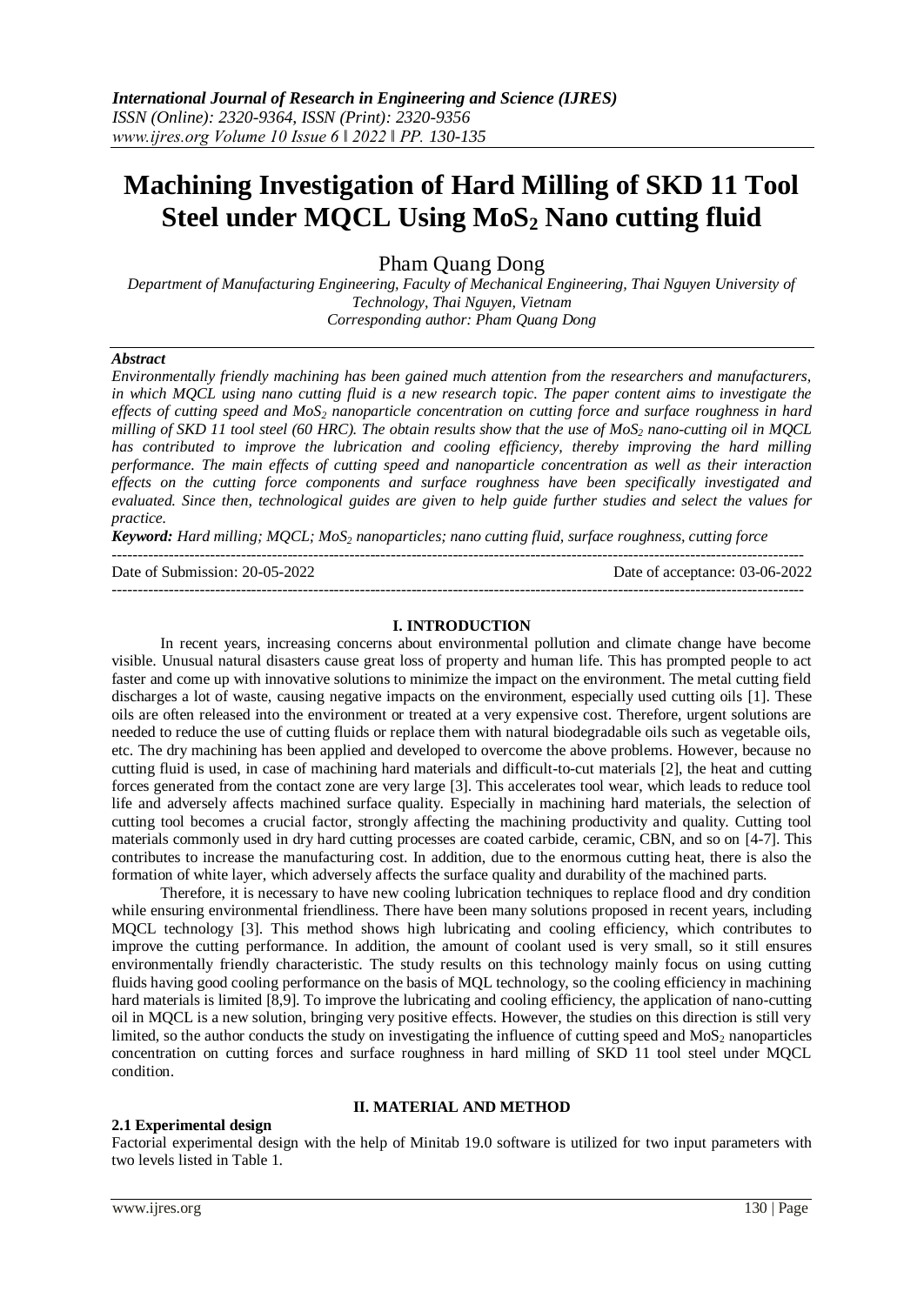| Input variables                                  | <b>High level</b><br><b>Low level</b> |      | <b>Response variables</b>           |  |  |
|--------------------------------------------------|---------------------------------------|------|-------------------------------------|--|--|
| $MoS2$ nanoparticle concentration, <i>nc</i> (%) |                                       | U. 1 | Cutting force $F_v$ , $F_v$ , $F_z$ |  |  |
| Cutting speed, $V_c$ ( <i>m/min</i> )            | .10                                   | 140  | Surface roughness                   |  |  |

*Table 1. Factorial design with two input variables and their levels*

### **2.2 Experimental devices**

The experiments were conducted on Mazak vertical center smart 530C (Figure 1). SKD 11 tool steel samples with the hardness of 60 HRC are used, and the chemical composition is shown in Table 1. The APMT 1604 PDTR LT30 carbide inserts made by LAMINA Technologies (Sweden) was used (Figure 2). MQCL system consists of MQCL nozzle, air compressor, water-based emulsion  $5\%$  and MoS<sub>2</sub> nanoparticles with the grain size of 30nm. The MQCL parameters consist of: air pressure of 6 bar, flow rate at 0.5 ml/min. The depth of cut was fixed at 0.12 mm and feed rate at 0.012 mm/tooth. SJ-210 Mitutoyo (Japan) was used for measuring surface roughness. The cutting forces were directly measured during the cutting process and the values of surface roughness were measured 3 times and taken by the average value. Each experiment trial was repeated 3 times and taken by the average values.

| <b>Table 1.</b> Chemical composition of SKD 11 steel |     |    |  |                                 |    |  |        |             |             |             |  |  |
|------------------------------------------------------|-----|----|--|---------------------------------|----|--|--------|-------------|-------------|-------------|--|--|
| <b>Chemical Composition</b> (%)                      |     |    |  |                                 |    |  |        |             |             |             |  |  |
|                                                      |     | Mn |  |                                 | Mo |  |        |             |             |             |  |  |
|                                                      | 0.4 |    |  | $0.5$ 11.0–13.0 0.8–1.2 0.2–0.5 |    |  | < 0.25 | $\leq 0.25$ | $\leq 0.03$ | $\leq 0.03$ |  |  |



*Figure 1. Experimental set up*



*Figure 2. Milling head and inserts*

# **III. RESULTS AND DISCUSSION**

The experiments were carried out by following the experimental design to collect and analyze the data. The main effect graphs of the input parameters are shown in Figure 3-6, and the surface plots presenting the interaction influence between the input variables on the surface roughness and the cutting force components are shown in Figure 7-10.

From Figure 3-6, it can be seen that when increasing the cutting speed from 110 to 140 m/min, the surface roughness tends to increase, but the cutting force components decrease. When increasing the concentration of  $MoS<sub>2</sub>$  nanoparticles from 0.1 to 0.3%, it contributes to reduce the values of surface roughness and cutting forces. The concentration of  $MoS<sub>2</sub>$  nanoparticles was increased to 0.3%, which means that more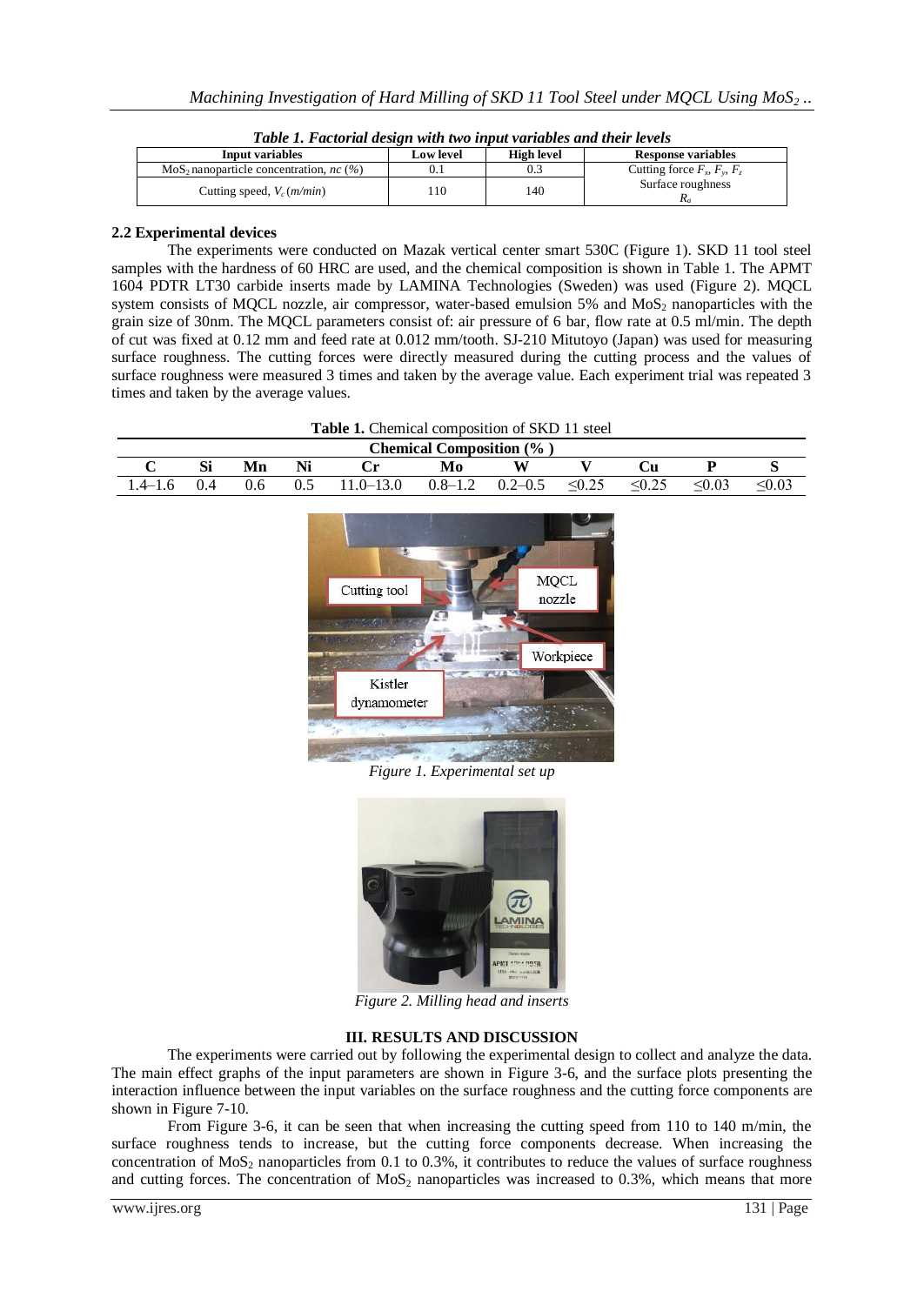MoS<sup>2</sup> nanoparticles are introduced into the cutting zone, thus contributing to the reduction of the friction coefficient in contact zone [3,10]. Hence, this can be clearly seen in the two force components  $F_y$  and  $F_z$ ; however, the influence of the concentration of  $MoS<sub>2</sub>$  nanoparticles on the force component  $F<sub>x</sub>$  is very little. Accordingly, more investigation should be made to confirm this observation.



*Figure 3. Main effects of cutting speed and nanoparticle concentration on R<sup>a</sup>*



*Figure 4. Main effects of cutting speed and nanoparticle concentration on*  $F_x$ 



*Figure 5. Main effects of cutting speed and nanoparticle concentration on Fy*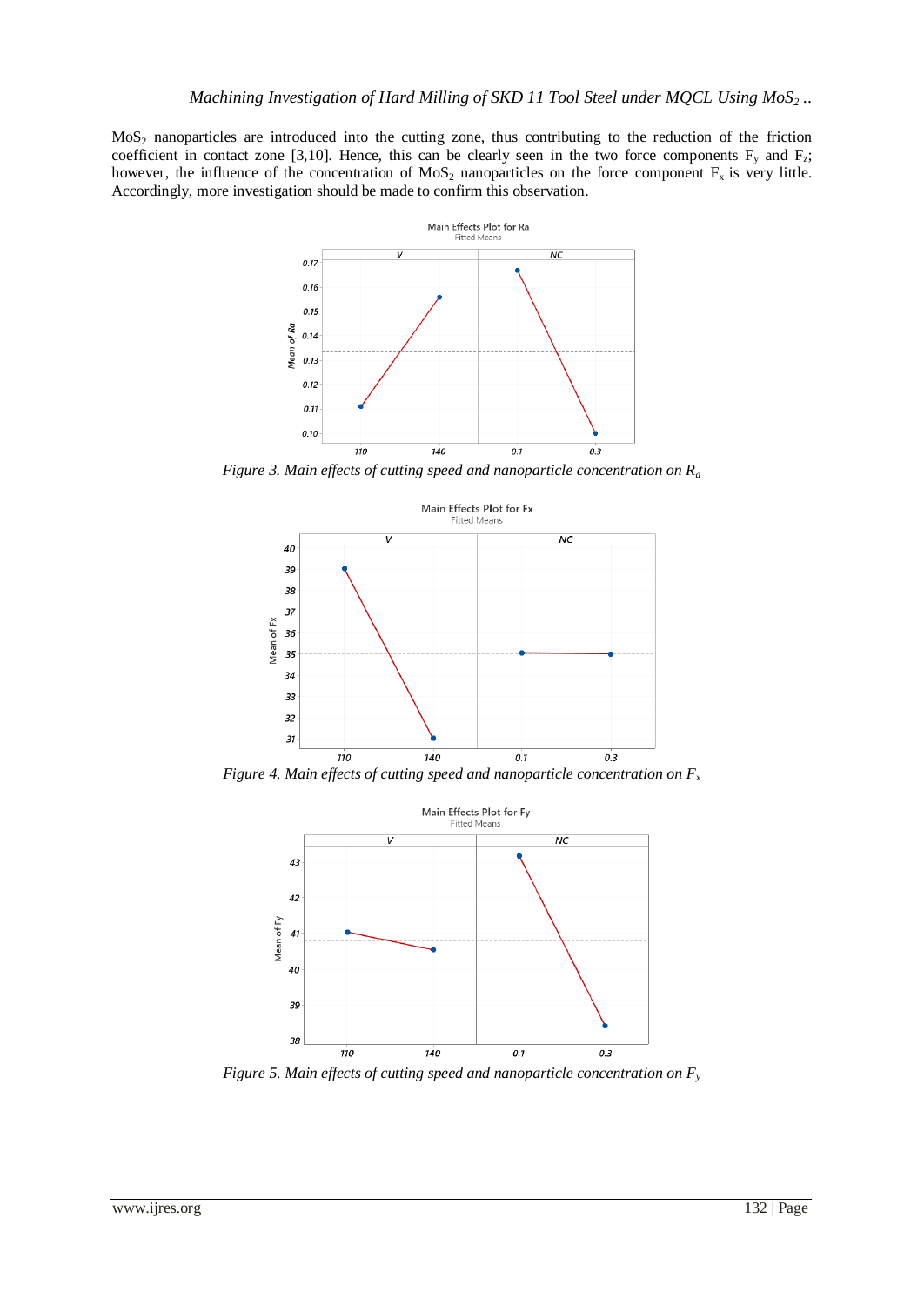

*Figure 6. Main effects of cutting speed and nanoparticle concentration on F<sup>z</sup>*

From Figures 7, 9, it can be seen that the combination of high concentration of  $MoS<sub>2</sub>$  nanoparticles with low cutting speed will achieve the lower surface roughness and cutting force  $F_y$ . Meanwhile, for  $F_x$ , the combination of high cutting speed and low nanoparticle concentration gives the lowest values (Figure 8). Using high levels of cutting speed and nanoparticle concentration will reach the lowest  $F<sub>z</sub>$  value (Figure 10). Through the surface plots, the interaction effects between the cutting speed and nanoparticle concentration will be clearly presented, and it will help to provide the research direction and quickly select the input parameter values to meet each specific criterion.



*Figure 7. Surface plot of cutting speed and nanoparticle concentration on R<sup>a</sup>*



*Figure 8. Surface plot of cutting speed and nanoparticle concentration on F<sup>x</sup>*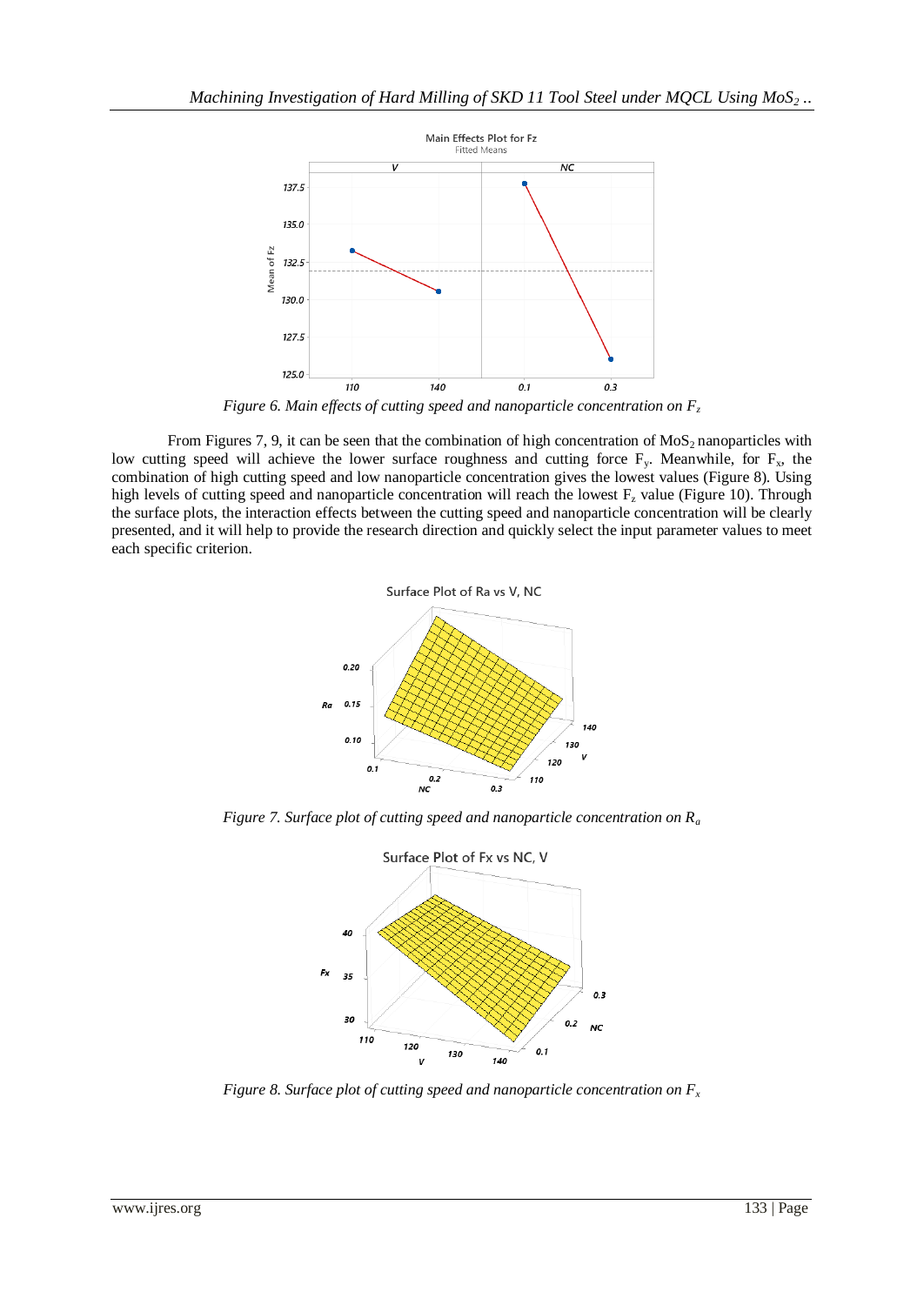

*Figure 9. Surface plot of cutting speed and nanoparticle concentration on F<sup>y</sup>*



*Figure 10. Surface plot of cutting speed and nanoparticle concentration on F<sup>z</sup>*

#### **IV. CONCLUSION**

In this paper, the MQCL technology using  $MoS<sub>2</sub>$  nano-cutting oil has been successfully applied for the hard milling of SKD 11 steel. The work content has investigated and evaluated the influence of two input parameters including cutting speed and nanoparticle concentration on cutting forces and surface roughness. The obtained results show that the use of nano-cutting oil has contributed to reduce the friction coefficient in the cutting zone, thereby improving the efficiency of the hard milling process. The study also provides technological guidelines in the selection of input parameters to achieve the output criteria including cutting force components and surface roughness.

In further research, more investigations will be concentrated on optimizing cutting speed and nanoparticle concentration. In addition to that, the influence other variables like feed rate, depth of cut and the MQCL parameters should be made.

#### **Acknowledgments**

The work presented in this paper is supported by Thai Nguyen University of Technology, Thai Nguyen University, Vietnam.

#### **References**

- [1]. Duc, T.M; Long, T.T; Ngoc, T.B. Performance of Al<sub>2</sub>O<sub>3</sub> nanofluids in minimum quantity lubrication in hard milling of 60Si<sub>2</sub>Mn steel using cemented carbide tools. *Advances in Mechanical Engineering* **2017**, *9*, 1–9. doi:10.1177/1687814017710618.
- [2]. Davim, J.P. *Machining of Hard Materials*; Springer-Verlag London Limited: London, UK, 2011.
- [3]. Dong, P.Q.; Duc, T.M.; Long, T.T. Performance Evaluation of MQCL Hard Milling of SKD 11 Tool Steel Using MoS<sub>2</sub> Nanofluid. *Metals* **2019**, 9, 658.
- [4]. Kumar, C.S.; Patel, S.K. Effect of WEDM surface texturing on Al2O3/TiCN composite ceramic tools in dry cutting of hardened steel. *Ceram. Int.* **2018**, *44*, 2510–2523. doi:10.1016/j.ceramint.2017.10.236.
- [5]. Bouacha, K.; Yallese, M.A.; Mabrouki, T.; Rigal, J.-F. Statistical analysis of surface roughness and cutting forces using response surface methodology in hard turning of AISI 52100 bearing steel with CBN tool. *Int. J. Refract. Metals Hard Mater.* **2010**, *28*, 349– 361. doi: 10.1016/j.ijrmhm.2009.11.011.
- [6]. Liu, Y.; Deng, J.; Wang, W.; Duan, R.; Meng, R.; Ge, D.; Li, X. Effect of texture parameters on cutting performance of flank -faced textured carbide tools in dry cutting of green Al2O<sup>3</sup> ceramics. *Ceram. Int.* **2018**, *44*, 13205–13217. doi:10.1016/j.ceramint.2018.04.146.